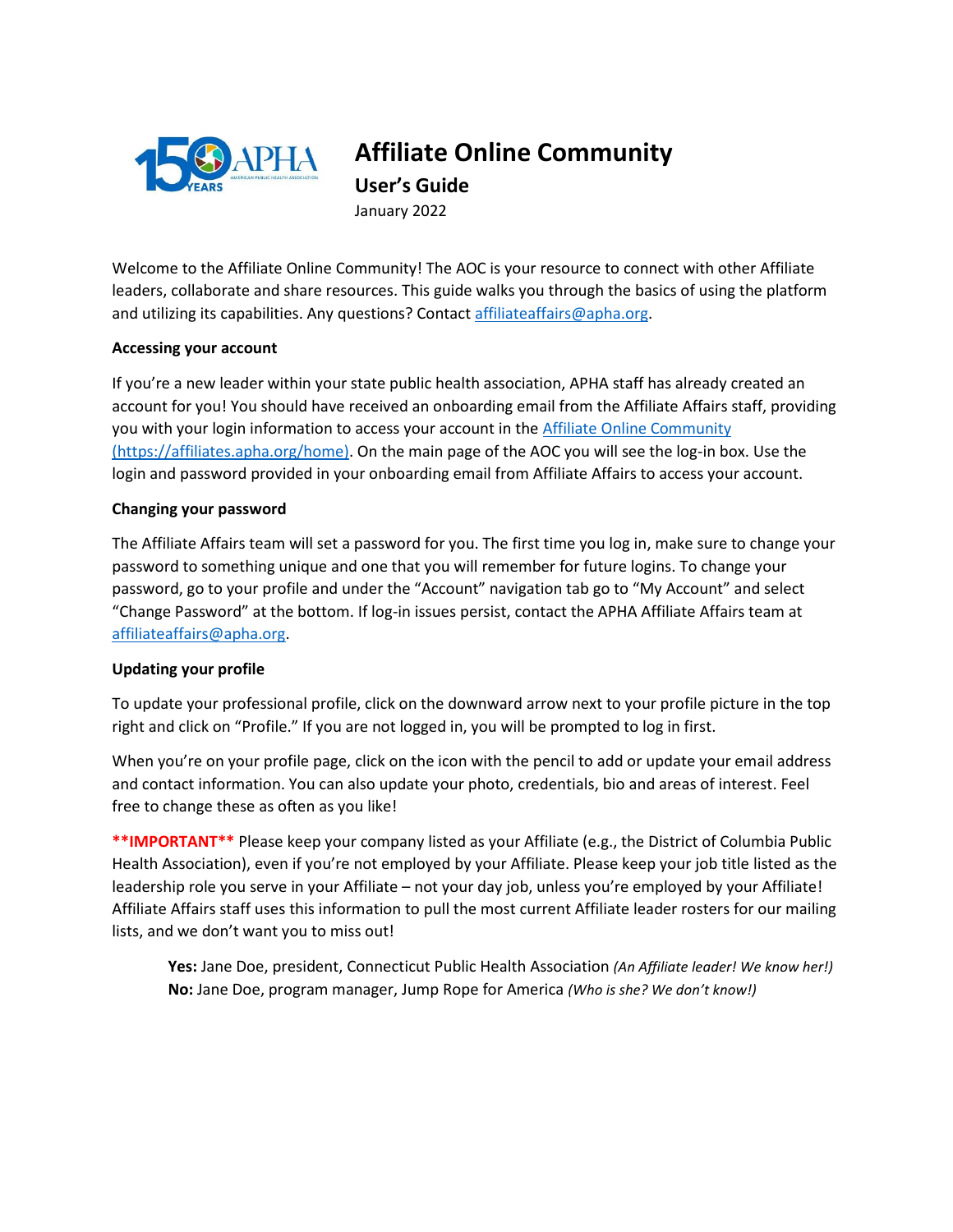## **Participating in the AOC**

## **Communities**

There are multiple communities within the AOC. When you're first added, the Affiliate Affairs team will add you to Affiliate Source (the main channel for general APHA and state public health association information) and your region's community (Region I-X). There are over a dozen other communities focused on different topics – feel free to join any that interest you! To find them, click on Communities in the black bar at the top of your screen. "My Communities" are the groups you're already subscribed to. "All Communities" will show you everything that's available in the AOC. In that list, if you're not a member of a community but would like to be, you can click the blue "Join" button on the righthand side of your screen. You can also select your notification preference when someone posts to a community you belong to. After joining a community, a box will appear asking you how you'd like to be notified of new posts. "Daily digest" means you will receive one email containing all posted messages from the previous day (this is the one we recommend to not clog up your inbox!). Or, "Real Time" mean you will receive one email for each message. Of course, you can opt-out from notifications but we don't recommend it.

The AOC is essentially a message board, and conversations are threaded. If you want to start a new conversation, you can do that two ways:

- From the Community Home tab: Click the green "Add" button next to the Latest Discussion Posts heading in the community's home tab.
- From the community's Discussion tab: Click the green "Post New Message" button on the right side of the screen.

To respond to something someone else has written, you can respond publicly or privately.

- Publicly: Just click the "Reply" button at the top right of their post.
- Privately: Click the small arrow next to the "Reply" button and select "Reply Privately." That will send your message as an email to the original author.

Each community has a tab called "Library" where all attachments, minutes and other files are kept. We will be honest with you here: They are not super easy to navigate! But they are searchable, and we'll have an updated version of these in summer 2022.

### **Directory**

You can search for Affiliate leaders by name, email or company (Affiliate) in the Directory tab. You can also click "Advanced Search" to find folks by leadership roles. This is helpful if you want to find all of the other treasurers of Affiliates, for example!

### **Events**

Affiliate Affairs staff will post relevant Affiliate-related events here, including upcoming meetings, webinars, trainings and office hours. Members may also post events that are relevant to other Affiliate leaders and members, such as their annual meetings, conferences, webinars, etc. To add an event of your own, click the Events tab, then select "Upcoming Events." Then click the green "Add Event" button on the righthand side of the screen and follow the prompts onscreen. When adding events to the